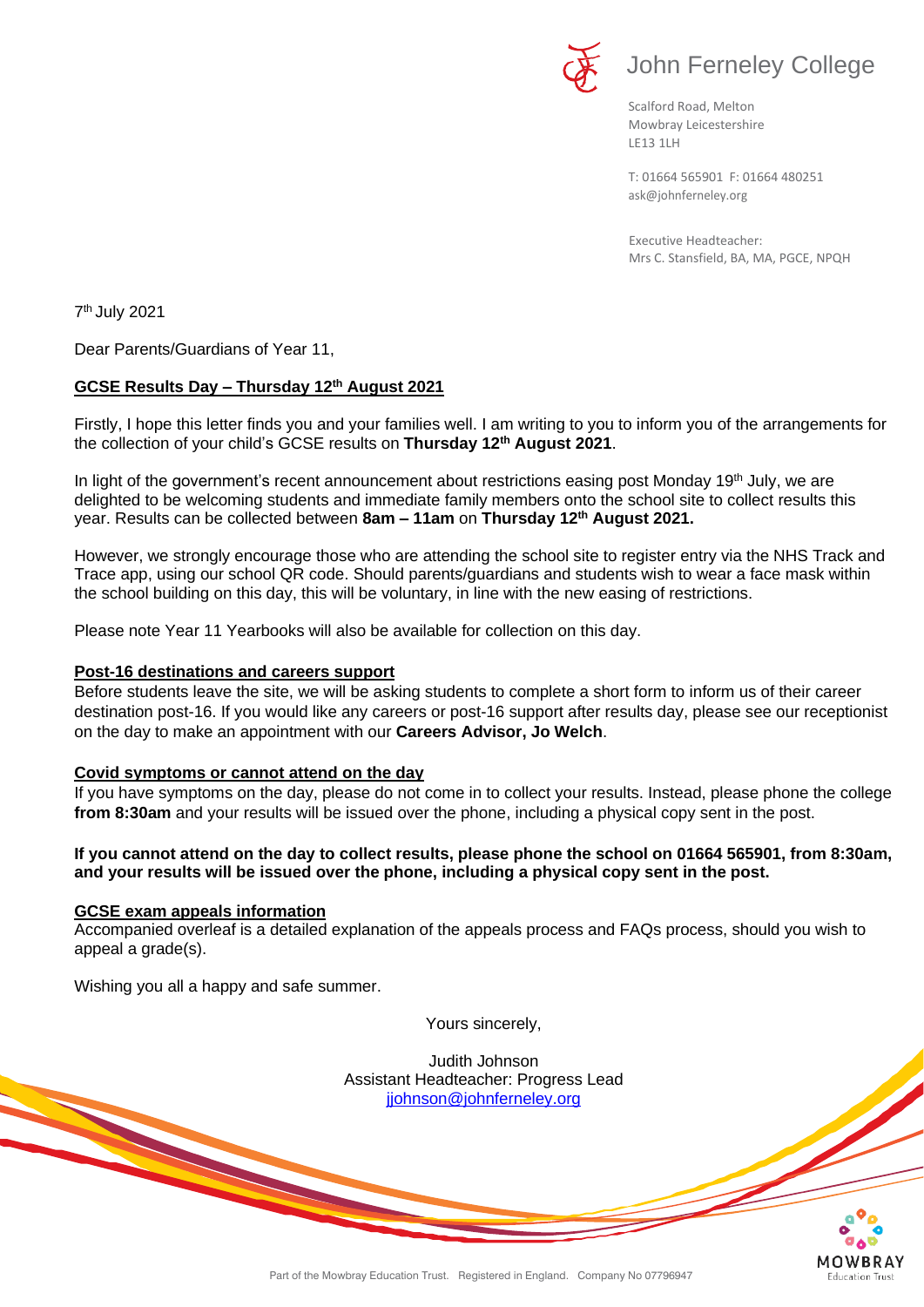# **Appeals Process – GCSE 2021**

Information for Parents/Guardians and Students

### **Key Dates**

- GCSE Results Day: Thursday 12<sup>th</sup> August
- Stage One Appeal Centre Review: Friday  $3<sup>rd</sup>$  September (more information below)
- Stage Two Appeal Awarding Organisation Appeal: Friday 10<sup>th</sup> September (more information below)

# **How were my / my child's grades arrived at this year?**

Grades this summer were based on Teacher Assessed Grades (TAGs). TAGs were submitted to the exam boards by us as a holistic assessment of students' performance in a subject, following a rigorous process of assessment, moderation and quality assurance.

These grades were then approved by the relevant exam board, following external quality assurance checks. In some cases, the TAGs we submitted may have been reviewed by the exam board, who may have asked us to submit an alternative grade. However, any changes to the grades we submitted were done by professional teachers or reviewers; this year no grades have been changed as a result of an algorithm.

# **What do I do if I am not happy with my / my child's grade?**

All students have the opportunity to appeal their grade if they meet the eligibility criteria (see below). It is important to note that an appeal may result in a grade being lowered, staying the same, or going up. So, if a student puts in an appeal and their grade is lowered, they will receive the lower mark.

There is also the option to resit GCSEs in the autumn, which may be preferrable to some students. The design, content and assessment of these papers will be the same as in a normal year.

# **What are the grounds for appeal?**

There are five main grounds for appeal, as dictated by the Joint Council for Qualifications (JCQ). They are:

- You think we have made an **administrative error**: an example of this would be putting the wrong information into a spreadsheet.
- You think we have made a **procedural error:** this means we haven't properly followed our own process, as approved by the exam board. An example of this would be where you have been told you should have received extra time for assessments, but this wasn't given in a certain subject.
- You think the **academic judgement on the selection of evidence was unreasonable**: you think the evidence used to grade you was not reasonable.
- You think the **academic judgement on the grade you were given was unreasonable**.

# **What does 'unreasonable' mean?**

'Unreasonable' is a technical term in this context and means that no educational professional acting reasonably could have selected the same evidence or come up with the same grade.

This means that just because other forms of evidence may have been equally valid to use, the selection of evidence is not unreasonable. Because of the flexibility of the approach this year, every school and college will have used different forms of evidence.

It also means that the independent reviewers will **not** remark or grade students' evidence. Instead, they will look to see whether any teacher acting reasonably could have arrived at the same grade.

# **What will be the outcome of an appeal?**

At either stage of the appeals process (see 'What are the two stages of an appeal?' below), a student's grade may go up, stay the stay, or go down. When placing an appeal, the student will have to sign a declaration saying that they accept the fact their grade may go down and they may get a lower grade than their original TAG.

#### **What should I do before appealing?**

Students must read the JCQ Student and Parent guide before appealing, which will be available on the JCQ website by results days.